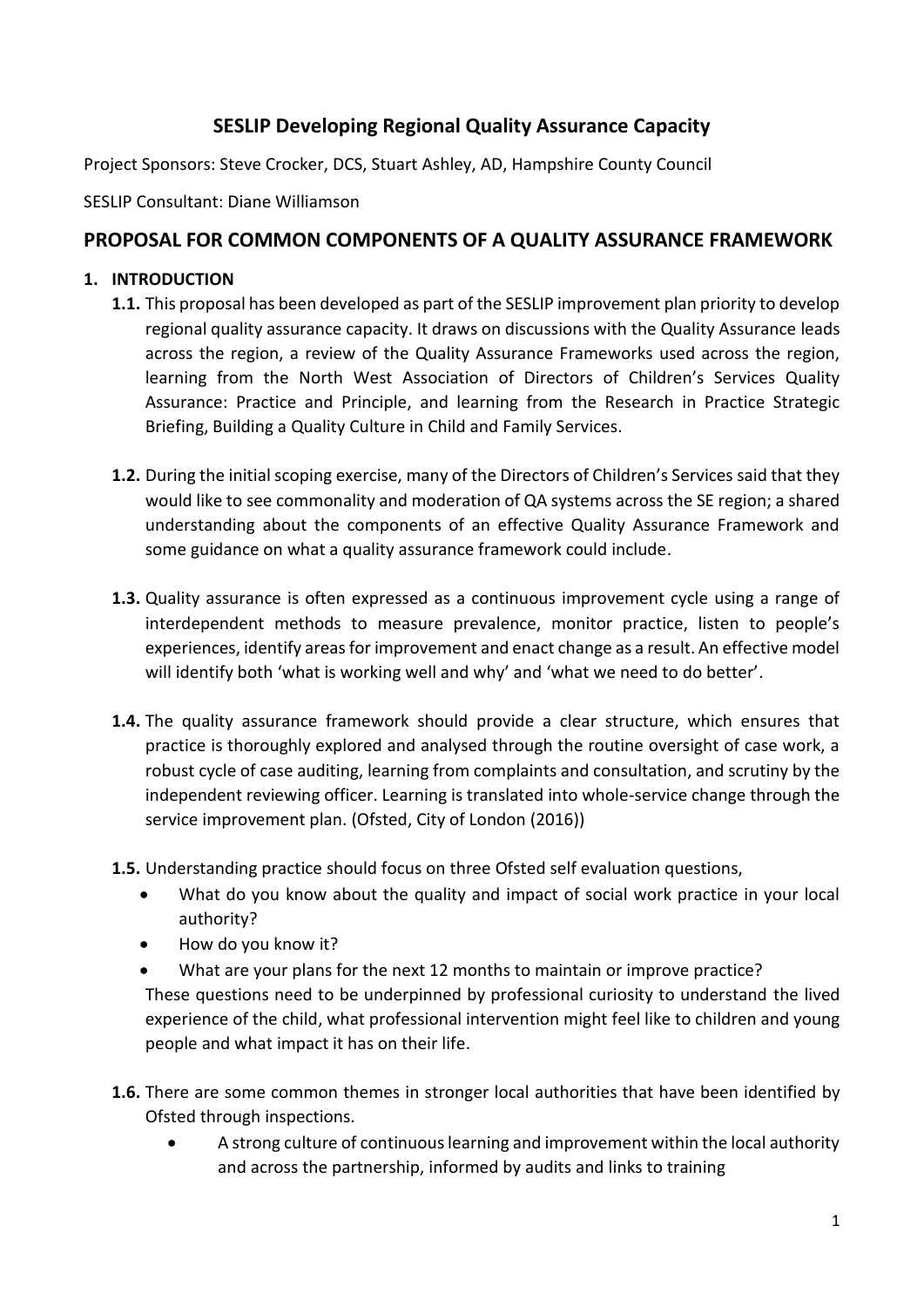- Good quality performance data that is used effectively to identify potential strengths and weaknesses.
- Scrutiny and analysis of performance data results in effective exploration of underlying practice issues and leads to effective action
- Wide ranging quality assurance programme with a variety of methods including group supervision, audit, multi-agency audits, external scrutiny and peer review.
- A range of good-quality performance and quality assurance reports with clear narrative explaining the findings and actions required to improve practice. This gives senior managers an effective line of sight to the quality of frontline. Being able to effectively articulate and evidence the impact of quality assurance activity is key to securing a positive judgement for the impact of leaders on improving practice.

Excerpt from Practice and Principles Quality Assurance (1) - Ofsted and NW ADCS.

- **1.7.** A key component of the ILACS inspection is the "Impact of Leaders on Social Work Practice." This judgement is likely to be judged good if the following apply:
	- **Strategic Leadership** "The chief executive and lead member are well informed and hold the DCS and their leadership team to account for the quality of practice and the challenges in the local area. This is exemplified through accurate assessments of practice that drive improvement"
	- **Learning Culture** "The local authority has a track record of responding appropriately, effectively and quickly to areas for development, service deficiencies or new demands and shows resilience to new challenges. The local authority's self-evaluation of practice is accurate… The local authority can demonstrate evidence of practice that is informed and sustainably improved by feedback, research and intelligence about the quality of services"
	- **Performance management** "The local authority, through performance management and monitoring, has an accurate and systematically updated understanding of its effectiveness and uses this to drive improvement…Management oversight of practice, including practice scrutiny by senior managers, is established, systematic and used clearly to improve the quality of decisions and the provision of help to children and young people"
	- **Workforce** "Careful monitoring of workloads and oversight of the impact of wider systems on working conditions for practitioners ensures that they have the capacity and ability to develop meaningful relationships with children and families… There is effective organisational support for the training and professional development of social workers and managers. Leaders and managers have created an environment where good social work can flourish and this is evident in the overall quality and impact of social work"
- **1.8.** This proposal identifies 12 core components for a Quality Assurance Framework with brief (not exhaustive) explanatory notes to help to develop a common understanding that should be tailored for each organisation.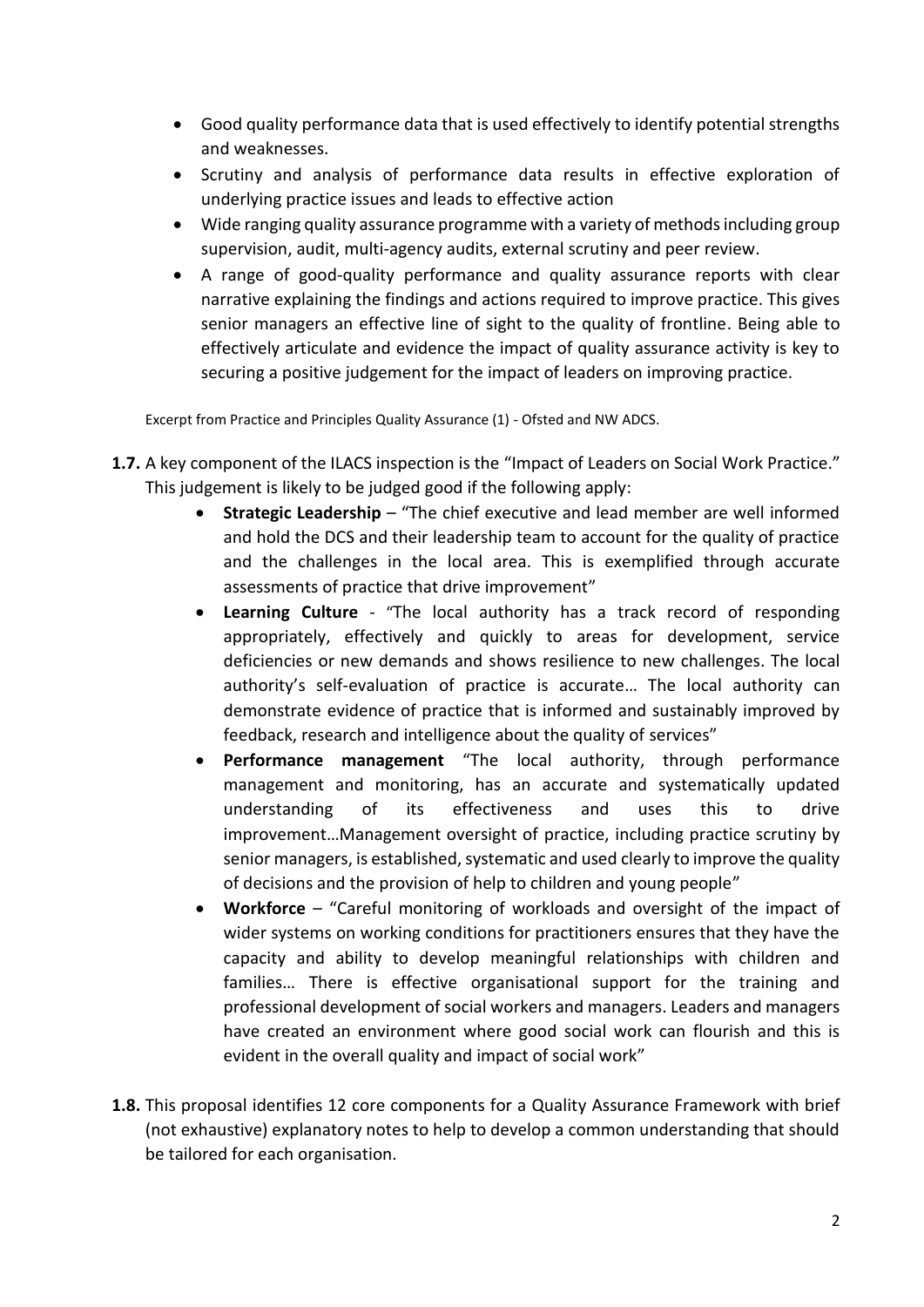## **2. PROPOSED COMPONENTS OF A QUALITY ASSURANCE FRAMEWORK**

The proposed components of a whole system Quality Assurance Framework are:

- i. Performance meetings and reports
- ii. Performance data
- iii. Practice standards, including procedures and regulation
- iv. Case audit
- v. Supervision standards and audit
- vi. Practice observation
- vii. Feedback from children and families, inc learning from complaints and compliments
- viii.Distributed leadership and accountability with clear roles and responsibilities inc clear role for PSW
- ix. Voice of the workforce
- x. Learning culture that informs training and practice development
- xi. Moderation system
- xii. Self-evaluation and improvement plan

#### **2.1. PERFORMANCE MEETINGS AND REPORTS**

- Performance boards/meetings consider performance data and reports, alongside workforce development and summary audit reports with an emphasis on analysis, findings, action and learning, with the ability to drill down into services or themes
- Performance meetings will be tailored to the needs of the organisation but need to have a golden thread through the organisation
- Discussions about quality of practice and learning from audits should be an integral part of regular performance discussions and learning.

#### **2.2. PERFORMANCE DATA**

- Quantitative reviews of data are a means of indirect QA (rather than a direct examination of practice), most often focused on monitoring compliance through process measures that tell us how much and how often and less often looking at outcome performance measures.
- Data confidence requires understanding of:
	- Data source– where is it drawn from on the case recording system
	- Accuracy and timeliness of recording
	- Purpose what it is describing/measuring and what it may be telling us about practice and impact
	- Trend and comparison (internal and external)
- Data output is only as good as the input, therefore recording needs to be addressed, as does the understanding of whether the reports are drawing information from the correct sources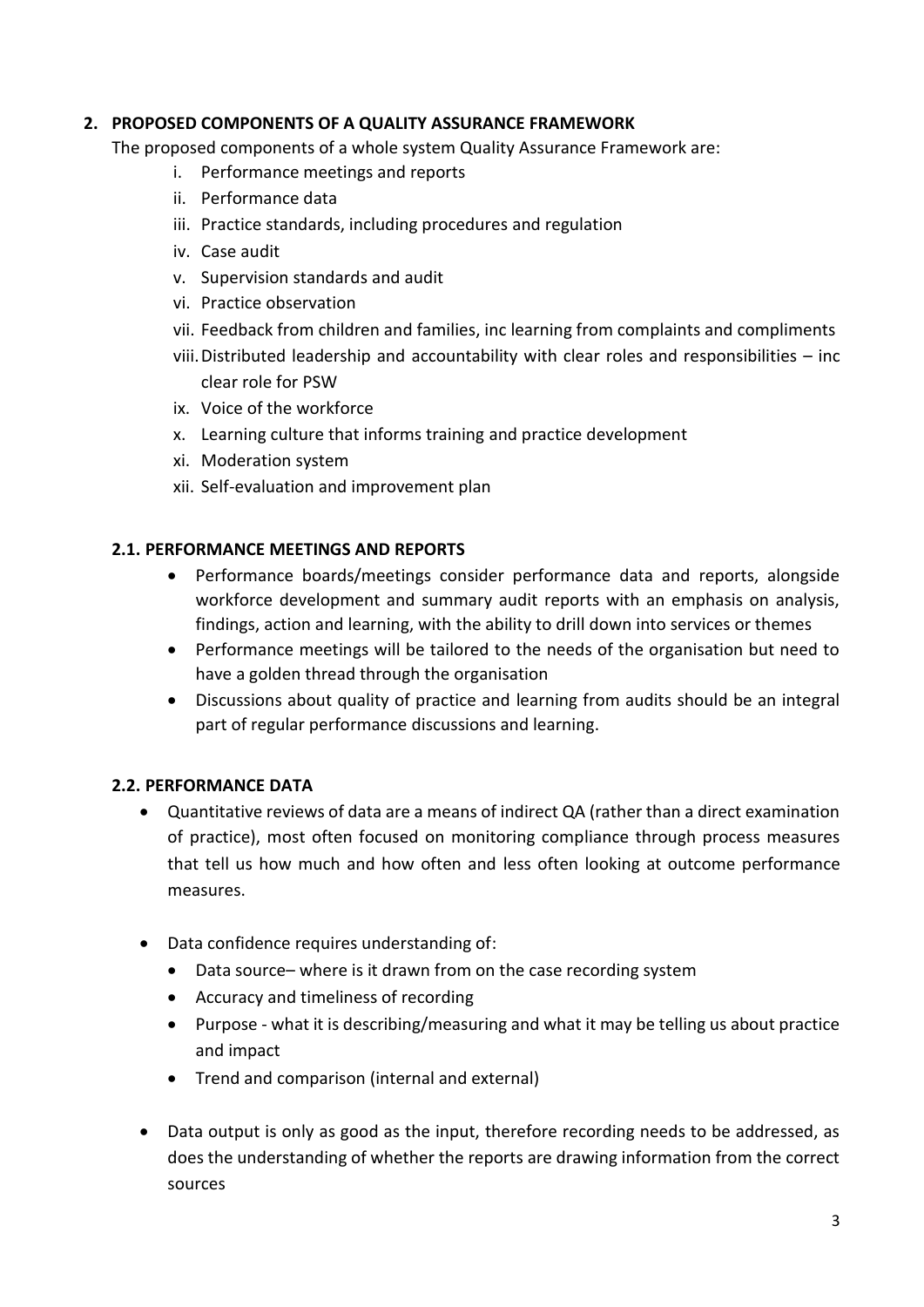- Performance information should not be treated as a straightforward measure of good or bad practice but interrogated to see what lies behind it. A low number of children being removed from their birth families, for example, can arise from skilled help making the children safe or from a poor quality assessment of risk. Munro (2011)
- Effective organisations will be drawing a range of data from across the system to triangulate with other evidence. Since 'not everything that counts can be counted', data must be analysed in combination with qualitative analysis of written records, observation of practice and feedback from children, families and young people

## **2.3. PRACTICE STANDARDS, INCLUDING PROCEDURES AND REGULATION**

- Practice standards that promote a shared understanding of good practice and support consistency of practice
- They should be informed by the local authority's social work model
- Practice standard and procedures that are clear about the expectations of front line practitioners in terms of practice and recording and are clear about accountabilities
- Informed by national professional guidance and legislation, Ofsted criteria, social work principles and standards of proficiency, and drawing on sources such as the Professional Capabilities Framework, the Knowledge and Skills Statements for child and family social work, as well as practice frameworks used in your organisation
- Informed by asking children and young people and their carers about what is important to them. There are some consistent messages from research about basic standards that are important to children such as
	- o workers skilled at listening and demonstrating an understanding of what is important to children and young people;
	- o professionals turning up to meetings and appointments on time;
	- o having one person who coordinates things and that person doing what they say they will do;
	- o not having to tell sometimes painful stories over and over again;
	- o knowing who does what and where to go for help.

#### **2.4. CASE AUDIT**

- Case files should be a rich source of information about the presenting needs and services provided, quality of practice, case recording, management support and the views, experiences and outcomes of the child. The challenge is to move away from an onerous process led, marking of compliance and practice and use it to understand practice, its impact on the child and the family and how the system and organisation supports or impedes good practice.
- It is an opportunity for staff and managers to use audit as a means to promote reflection, learning, professional curiosity and debate and for organisational learning. Use audit to identify what has led to the (good) quality of practice – which interventions, factors or behaviours have contributed to this outcome for the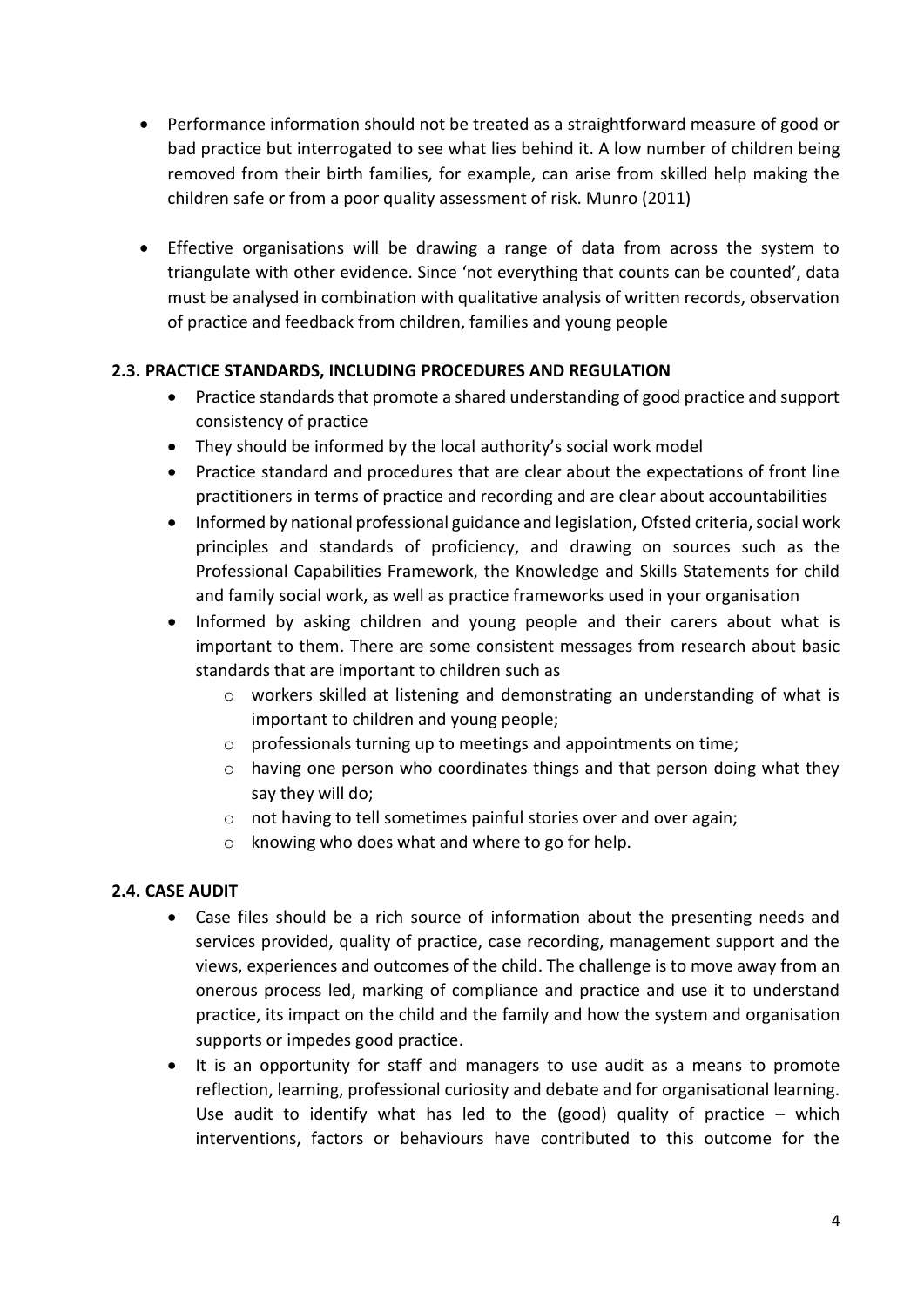child(ren) in this instance. What is it that has made an impact and can that be shared or replicated?

- if completed alongside service user feedback, it needs to consider the child/family viewpoint of the work undertaken
- Themes and issues should be fed back into the culture of learning and improvement and remedial actions and recommendations followed up with a clear tracking system.
- Frequency and nature of audits will be dependent on the needs of the organisation. However, their purpose should be clear and understood throughout the organisation
- Audits may fall into 5 main types
	- i. Regular case audit
	- ii. Thematic /deep dive audit
	- iii. Multi-agency audit
	- iv. Focused audit as a result of identified performance management issues
	- v. Externally commissioned audit

## **2.5. SUPERVISION STANDARDS AND AUDIT**

- Supervision and management oversight is a fundamental way of understanding and quality assuring practice.
- The quality assurance of supervision itself helps to identify variability in the quality and regularity of supervision and management oversight. Quality assurance of supervision involves the audit of supervision records as well as the observation of supervision and 360-degree feedback. If done throughout the organisation it provides a golden thread from senior managers to frontline practice

# **2.6. PRACTICE OBSERVATION**

- Observation of practitioners, both in their everyday work and at meetings, is an important element of quality assuring front line social work. This enhances the quality assurance undertaken through case file audits to more fully understand the way practitioners work, support and build relationships with children and families.
- Observation of social work practice by senior managers helps senior managers to understand the experience both of practitioners and families

# **2.7. FEEDBACK FROM CHILDREN AND FAMILIES**, inc learning from complaints and compliments

- Datasets include indicators which monitor children and young people's participation
- Embed the voice of the child and family in all elements of the child's record including assessment and care planning records
- Participation activities that enable organisations to understand how their services and interventions is experienced by children and families, providing insight into how to improve services and practice to make a positive difference to children & families
- Service user feedback, for example in case file audits, weeks in practice and peer reviews and You said, we did feedback
- Engage technology e.g. Mind of My Own (MOMO) app
- Use learning from complaints and compliments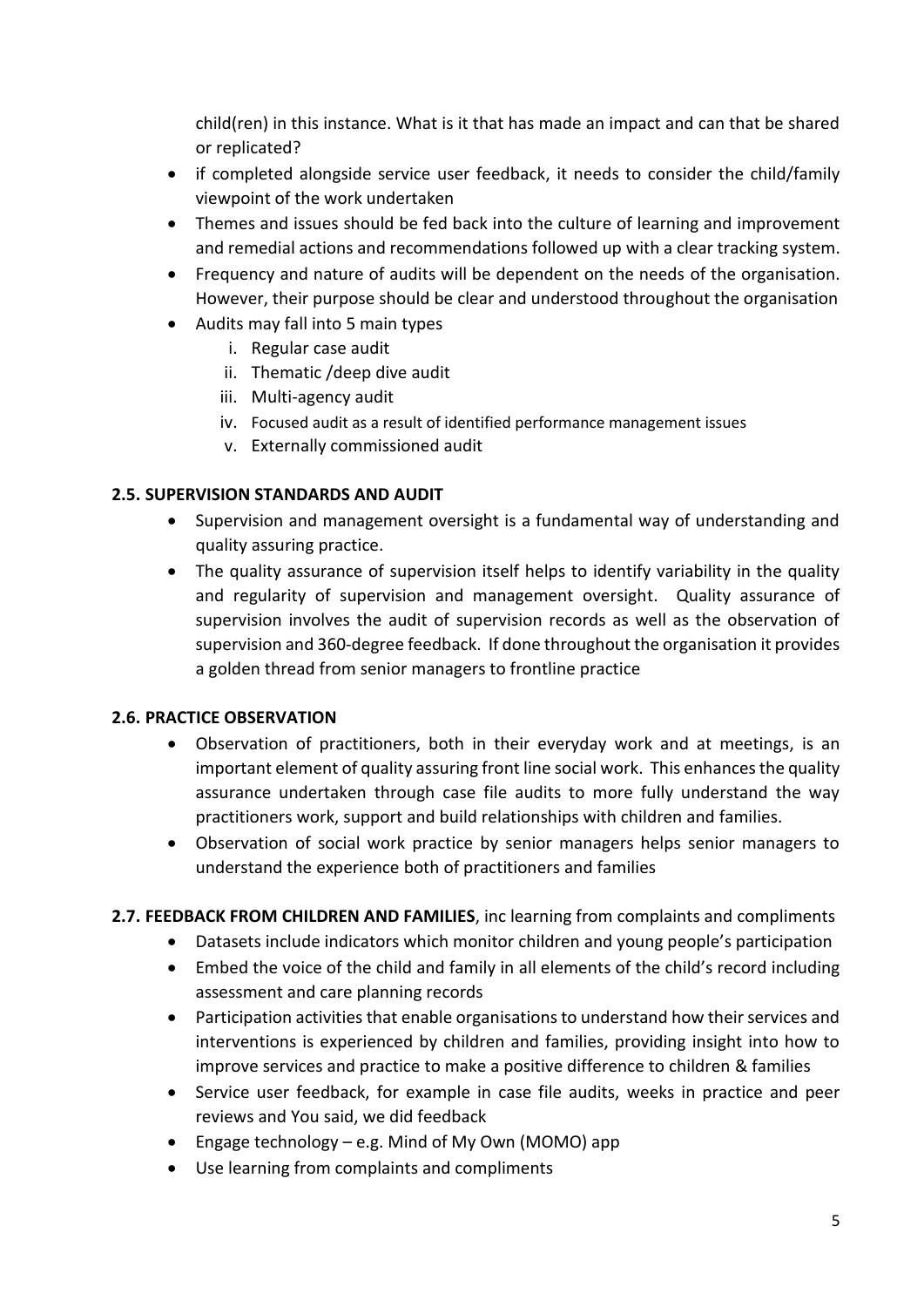# **2.8. DISTRIBUTED LEADERSHIP AND ACCOUNTABILITY WITH CLEAR ROLES AND RESPONSIBILITIES**

• It is important to create ownership and challenge throughout the organisation with clarity of QA roles and responsibilities from political leader and senior managers through to front line practitioners and partners

## **2.9. VOICE OF THE WORKFORCE**

- Ensure staff are part of QA activity and find ways to support them to see QA as a learning tool
- Celebrate success and identify what needs to be better and encourage reflective feedback from practitioners, asking them what they have done well and what didn't go well, what would help them.
- Listen to staff about their experience of working for the organisation
- Use staff surveys and health checks

#### **2.10. LEARNING CULTURE THAT INFORMS TRAINING AND PRACTICE DEVELOPMENT**

- Develop a QA culture which encourages everyone to speak up or identify emerging problems at an early stage.
- Recognise that poor practice will happen and needs to be identified as early as possible so that any system issues can be corrected and poor practice reduced.
- Focus on what has gone well and how to build on those strengths
- Share examples of good practice through team meetings, service bulletins.
- Use opportunities for families to feedback on where things have worked well
- Incorporate learning from outside the organisation, e.g. learning from SCRs, OLA Ofsted inspections and Peer Challenges and self-assess against this learning
- Develop a clear role of the PSW and workforce development in supporting learning and practice development, especially for ASYEs

#### **2.11. MODERATION SYSTEM**

- Moderation of case audit within the organisation provides challenge and supports consistency of understanding about the quality of practice and what good looks like
- Peer moderation in an organisation promotes reflective discussion and debate
- External challenge is increasingly common in authorities seeking to hold a mirror up to practice, often providing a useful benchmark for self-assessment and validation and/or challenge of what has already been identified as areas of strength and areas for improvement
- External audit could be undertaken at the same time as the organisation auditing the same cases in parallel (rather than before) and comparing findings